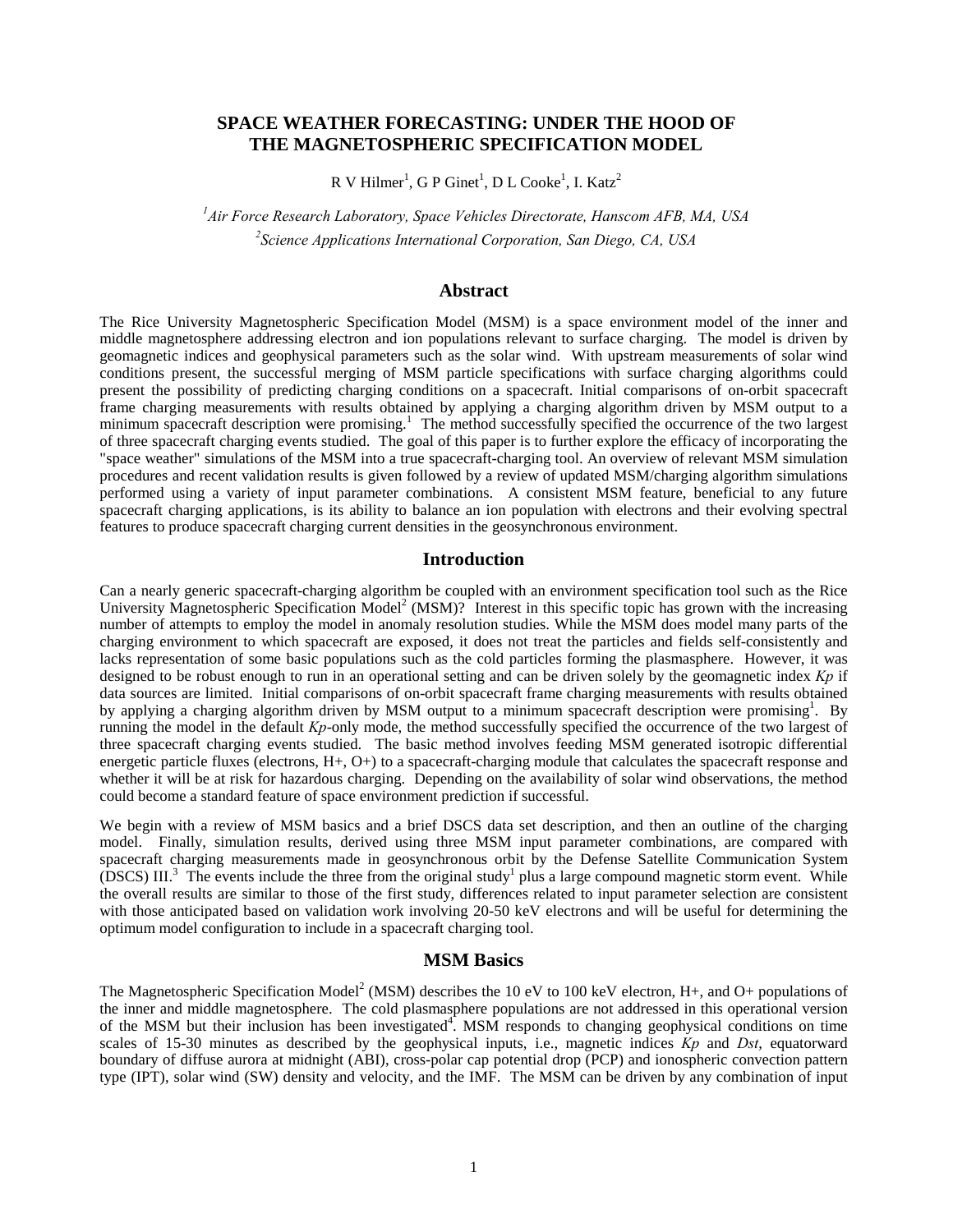| E(keV)             | 0.03 | 0.10 | 0.32 | 00.1 | 3.16 | 10.00 | 31.62 | 100.00 |
|--------------------|------|------|------|------|------|-------|-------|--------|
| $Y_{\rm se}$       | 0.23 | 0.79 | 1.43 | 1.11 | 0.53 | 0.22  | 0.10  | 0.04   |
| Ybse               | 0.00 | 0.16 | 0.26 | 0.32 | 0.29 | 0.24  | 0.22  |        |
| ${\rm Y}_{\rm sp}$ | 0.04 | 0.04 | 0.06 | 0.37 | 1.25 | 2.56  | 3.65  | 4.00   |

**Table 1.** Backscatter and secondary electron yields as a function of energy for incident ions and electrons.

parameters as long as *Kp* is included. Proxy inputs for absent parameters are generated internally by the model as a function of *Kp*.

Electron, proton, and oxygen populations are followed separately within a simulation domain extending approximately 10 Re (Earth radii) in the dawn, noon, and dusk directions and out to 20 Re at midnight local time. Species are tracked using defined energy invariants, namely

$$
\lambda_{\rm S}=W_{\rm S}\bigl(\int ds/B\bigr)^{2/3}
$$

where  $W_s$  is the particle energy in gyrational and bounce motion and the integral is the volume of a tube containing one unit of magnetic flux. The model follows particles of each selected energy invariant  $\lambda_s$  by assuming that the number of each type per unit magnetic flux with a given energy invariant remains constant along a magnetic flux tube. While the particles are typically energized as they convect earthward, these are the energies the particles have as they pass through the midnight geosynchronous region. A particle tracing routine uses prescribed electric<sup>5</sup> and magnetic<sup>6</sup> field models to follow bounce-averaged particle drifts and updates fluxes using Liouville's theorem with corrections for loss. Initial conditions start with statistically based models of fluxes from 2 to 13 Earth radii. Boundary conditions are *Kp* dependent with more particles entering the outer boundary during active times. While electrons are permitted entry farther toward dusk as PCP increases, boundary particle access is limited in order to keep particles from arriving at geosynchronous orbit with inappropriate energies. Typically, ten invariant energies are tracked for each species, i.e., the values listed in Table 1 along with 10 eV and 200 keV.

Several observed effects are incorporated into MSM simulations that are closely connected to various input parameters. For example, penetration electric fields and the stretching of the night side magnetic field are tied to the motion and value of the ABI. The PCP dictates overall cross-tail electric field strengths. Solar wind pressure (SW) controls the size of the magnetopause while *Dst* controls the inflation of the inner magnetic field. In turn, all of these properties affect particle motion and their access to parts of the magnetosphere.

Electron fluxes are typically most intense in the midnight-to-dawn local time sector as electrons convect sunward from the magnetotail then grad-curvature drift eastward to orbit about the Earth. Particles can be energized from a few eV to tens of keV by the time they reach geosynchronous altitudes where typical electron fluxes vary in the range  $10<sup>4</sup>$  to 10<sup>7</sup>/cm<sup>2</sup>/sec/sr/keV as a function of local time and magnetospheric activity.

A recent model validation study<sup>2</sup> specifically addressed part of the electron population associated with spacecraft charging at geosynchronous altitude. In this study, extended MSM model simulation runs were performed, driven solely by *Kp* and covering Julian day 1 of 1996 through day 180 of 1998, of 20-50 keV electron flux measurements made by the Charge Control System<sup>3</sup> on a DSCS III B-7 spacecraft. A time series sample from this run is shown in the top panel of Figure 1. The comparisons indicate that the model tracks both diurnal and seasonal activity related variations in geosynchronous electrons in a regular and consistent manner regardless of the input parameter subset used as drivers. This feature is essential for the systematic development of operational tools addressing spacecraft charging hazards. No comprehensive validation efforts have addressed H+ or O+.

In addition, MSM simulations were performed using twenty-two permutations of the input parameter set over the extended active period covering days 221-321 of 1996. Distinct characteristics in the temporal responses are evident and can be tied to the type, quality, and frequency of the input parameters as well as the *Kp* related boundary conditions used by MSM. Figure 1 illustrates a typical range of MSM model behaviors produced. The top panel (MSM02) was produced using the *Kp*-Only mode and the output often shows significant changes synchronized with the 3-hour cadence of the *Kp* index. The middle panel (MSM17) represents the low RMS error case (inputs Kp, PCP, SW, and IMF) while the bottom panel (MSM18) represents the high RMS error case (inputs Kp, ABI, SW, and IMF).

While all cases follow the general diurnal flux pattern observed by DSCS, they each respond differently on shorter time scales. In general, runs not using the actual polar-cap potential (PCP) measurement tend to specify higher fluxes and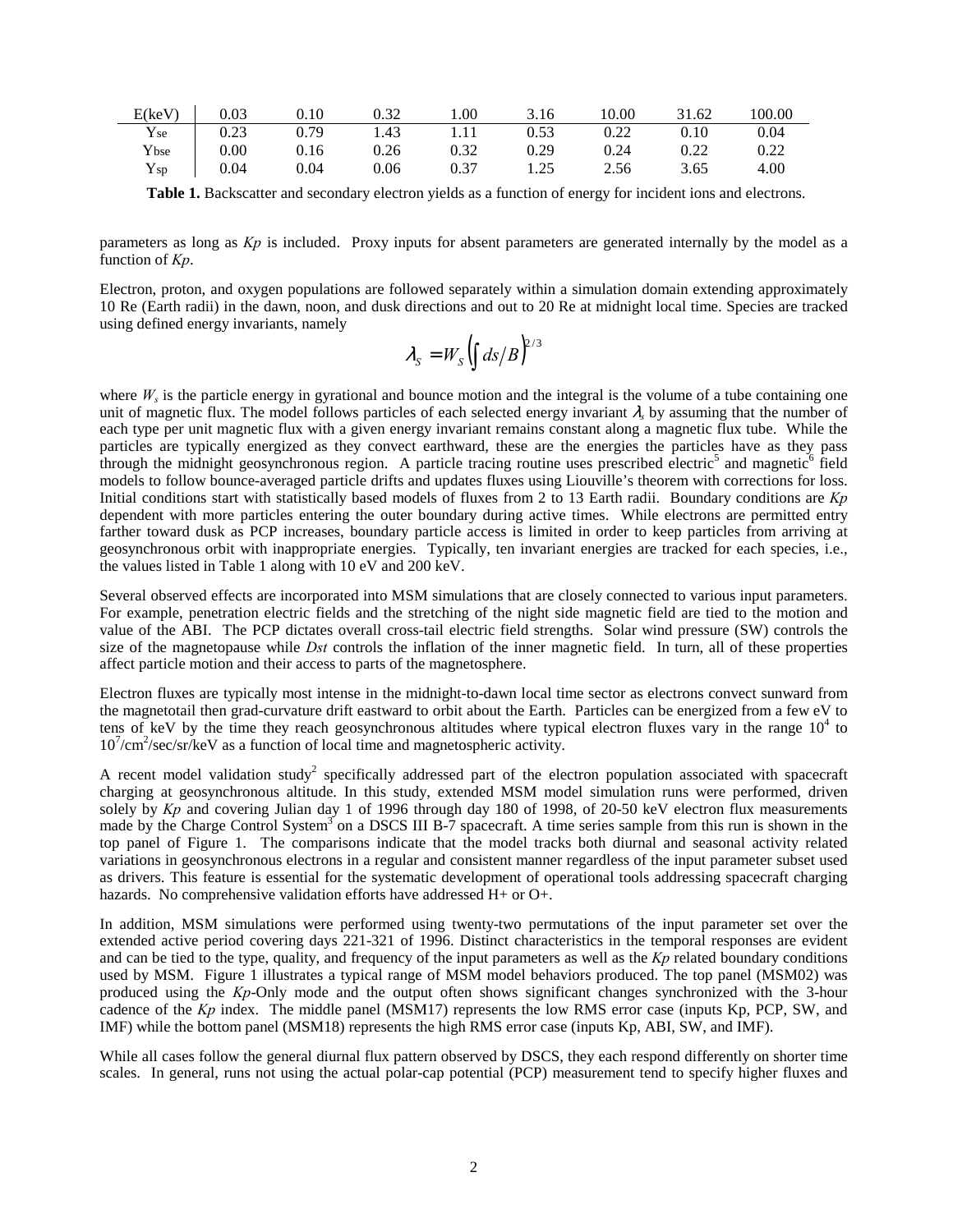miss more observed particle dropouts. These runs (e.g., see top and bottom panels of Figure 1) are using a PCP proxy based on *Kp*, which often means particles arrive at the satellite location early as shown at the beginning of day 273.

## **DSCS III Flight Data**

The Charge Control System<sup>3</sup> (CCS) autonomously detects hazardous charging conditions and can actively protect a host spacecraft against differential surface charging effects. CCS was designed to detect hazardous conditions and turn on a plasma source within 1 minute when the source is enabled. The CCS includes an ion electrostatic analyzer (ESA), to measure ions in 31 differential channels between 17 eV and 12.3 keV, for determining frame charging levels and an electron ESA, adapted to measure integral electron counts between 20 keV and 50 keV, for determining the intensity of the frame charging electron population. Two surface potential monitors determine differential charging between material patches and vehicle ground and a plasma generator can autonomously discharge the vehicle prior to excessive charge buildup. The data used in this study were obtained from the ion and electron ESAs on days without operation of the plasma generator. DSCS III B-7 is at 52.5 degrees West longitude, corresponding to 00:00 LT at 03:30 UT. Note that the MSM validation study mentioned above utilized several years of electron ESA observations from this spacecraft.

## **Spacecraft Charging Model**

As in the earlier study<sup>1</sup>, an advanced charging code such as NASCAP/GEO<sup>7</sup> or NASCAP-2K (under development) is not used. Instead, the surface-charging algorithm is separately applied to a minimum spacecraft description. An advantage to this approach is that it becomes easier to differentiate contributions from various MSM simulation configurations and it is easier to determine the minimum degree of spacecraft fidelity needed for space weather forecasting.

Spacecraft charging occurs when the electron flux to spacecraft surfaces exceeds the sum of the fluxes of the electron leaving the surfaces (secondary and backscattered) and the ions hitting the surfaces. The incident electrons are from the magnetosphere. The electron flux from photoemission in sunlight, about  $1-4\times10^{-5}$  A/m<sup>2</sup>, is greater than any electron flux from the magnetosphere, so spacecraft charging can only occur in sunlight when there are insulating surfaces on a spacecraft. The secondary and backscattered currents are found by integrating the energy and angle dependent incident particle fluxes with yield curves (specifying the ratio of ejected electron to incident particle flux) for the appropriate spacecraft materials. From our experience modeling geosynchronous charging, we use material properties for secondary and backscattered electrons based on laboratory measurements for carbon. As produced by the MSM, the incident fluxes are taken to be isotropic. Photoelectron emission is ignored because electric fields from charged shadowed insulating surfaces suppress the emission of low energy photoelectrons. The backs of the solar arrays on DSCS III are insulating, as is the outer surface of the thermal control blankets, which cover most of the spacecraft body.

Charging is identified as a net electron current to the spacecraft. The net charging current density,  $I_t$ , was calculated by integrating the electron, proton, and oxygen fluxes  $(f_e, \bar{f}_p, \text{and } f_o)$  over energy using the expression

$$
I_{t} = \pi e \sum \Delta E_{i} \left[ f_{e}(E_{i}) (1 - Y_{se}(E_{i}) - Y_{bse}(E_{i})) - f_{p}(E_{i}) (1 + Y_{sp}(E_{i})) - f_{o}(E_{i}) (1 + Y_{so}(E_{i})) \right]
$$

where the secondary and backscatter yields are shown in Table 1 for selected energy bins. Owing to the speed difference between a proton and oxygen of a given energy, the secondary electron yields for incident O+, *Yso*, were assumed to be smaller then those for protons,  $Y_{\text{sp}}$ , by a factor of 4.

## **Calculated Currents and Frame Charging**

Simulations were run to cover days 45, 215, and 217 of 1996 and days 123 and 124 of 1998. The days were chosen so that there was no CCS plasma source operation and the satellite was not in eclipse. Spacecraft charging ranged from a peak of 200 V negative on day 217, to a peak of 600 V negative on day 215. The 1998 days represent a large compound storm event that did not result in any frame charging on DSCS. The measured spacecraft potential for day 215 of 1996 is shown in Figure 2. Electron, H+, and O+ fluxes at the DSCS location were derived at 15-minute intervals from MSM output. The process involves mapping the two-dimensional simulation results into three dimensions and interpolating in time, space, and invariant energy space to get fluxes for a discrete kinetic energy of interest. To ensure that all MSM particles present were included, the simulation output were sampled at much finer intervals to construct 49 energy "channels" for use in the charging algorithm described above.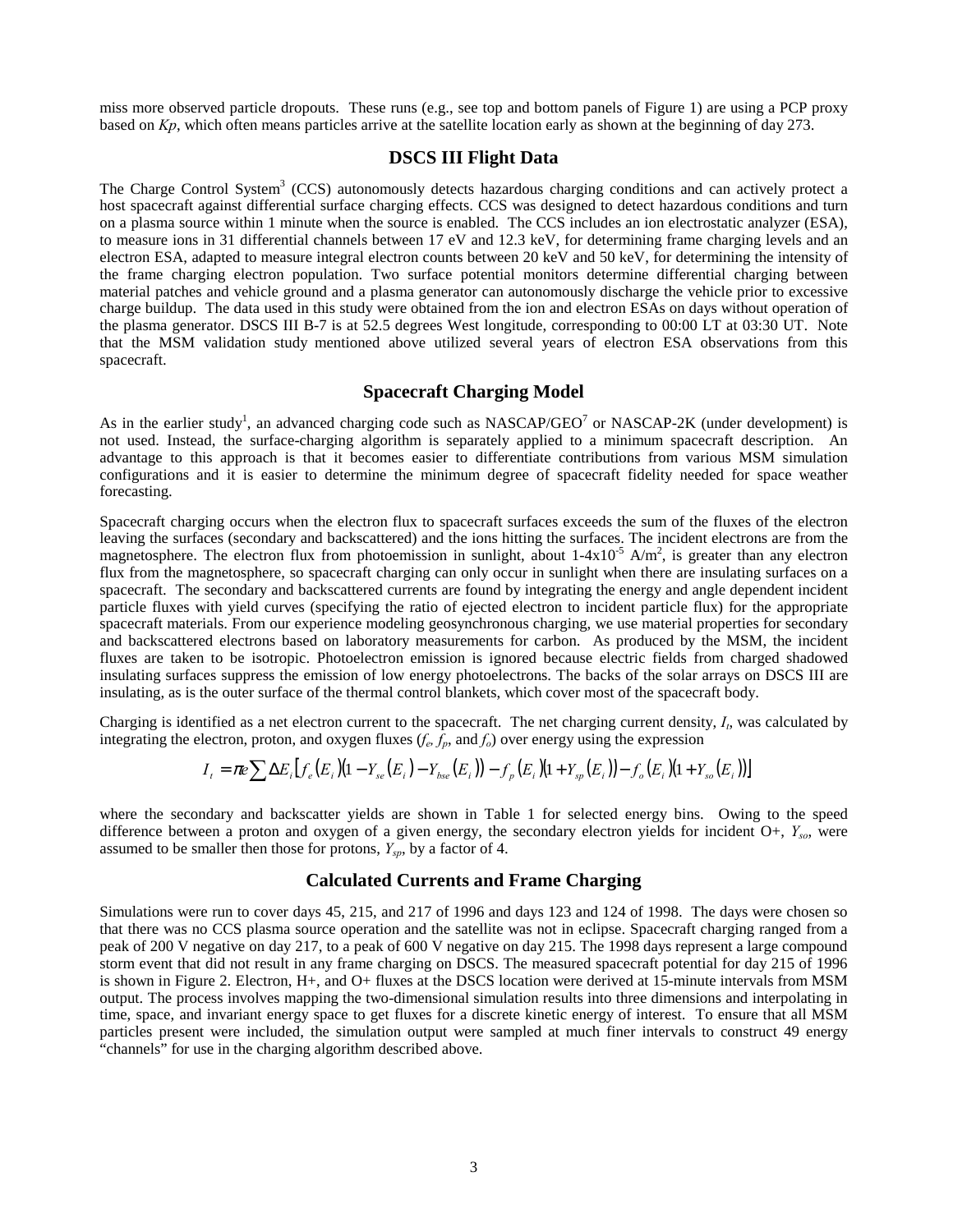Incident and net charging current densities were calculated from the MSM fluxes and material properties using the formula in the preceding section and shown in Figure 2 for three separate runs of day 215. The input parameters used for each run are listed in each panel of the figure. The top panel is basically the Kp-Only case run previously<sup>1</sup>. The second panel represents parameters which resulted in the lowest overall RMS error during the 20-50 keV validation mention above. The third panel was generated with the input parameters giving the best results in the midnight-todawn local time sector so important to spacecraft charging. We expect the spacecraft to charge negatively when this current density is greater than zero. Notice that the maximum calculated charging current occurs for all three runs of Day 215 during the period when DSCS III charged to –600 V. For all three input parameter variations, the relative timing of the net current increases near the charging period time follow patterns similar to those associated with the arrival of the 20-50 keV electrons. While the *Kp*-Only run produces the largest charging current densities, they arrive early. The arrival timing is better in the other two runs, but currents are also weaker. The calculated charging current density on Day 45 (not shown) is very similar to that for Day 215, though DSCS III only charged to –300 V on that day. No charging current is calculated for Day 217 when DSCS III charged to -200 V (also not shown).

In the case of the large storm run covering days 123 and 124 of 1998, charging currents larger than those shown in the upper panel of Figure 2 were calculated even though no charging was observed. The MSM indicates that the dayside magnetopause may have crossed inside geosynchronous altitude. This large compound dynamic event is, of course, the very type that spacecraft operators are most interested in and also the most difficult to model. While some aspects of spacecraft charging can be statistically correlated with geomagnetic indices<sup>8</sup>, this event demonstrates the need for simulations to track the time evolution

As seen in Figure 2, the net charging current is always very small compared to the incident electron current due to secondary, backscatter, and ion currents. The net charging current is less than 10% of the incident electron current. All the other contributions to the net current (secondary and backscattered electrons, and incident H+ and O+ ions) are of the opposite sign from the incident electron current. In all cases, the presence of charging current densities derived from the MSM simulations seems to be associated with an increase in the ratio of high to low energy electrons and often a concurrent decrease in the ion population. Both conditions occur regularly in the midnight to dawn local time sector where spacecraft charging is most frequently observed.

### **Conclusions**

The MSM still holds promise as a contributor to an effective spacecraft charging forecast tool. This work should help us to refine our expectations in this regard. Driving the MSM with a variety of input parameter combinations demonstrated that the basic behavior of the model is still consistent with the requirements of producing particle environment input for charging algorithms. Specifically, environment models should be able to demonstrate the ability to offer a realistic specification of electron and ion fluxes, and more importantly, the changes in their respective spectra that determine backscatter and secondary electron yields. Our simple method of using instantaneous, inferred current densities as the charging metric for a minimum spacecraft description, of course, represents a very gross approximation to a very complex time dependent problem. It does, however, provide leads as to how we might best utilize the model. For example, simulations using different driving parameters show different strengths. A straightforward *Kp*-dependent charging algorithm would likely result in comparatively higher charging current densities that tend to arrive earlier than observed. Linkage with a Kp forecast algorithm based on solar wind measurements<sup>9</sup>, however, would result in a true forecast capability. On the other hand, other input parameter selections provide better arrival timing for certain local time sectors but tend to result in weaker charging. The final answer might involve using a composite model depending on the geophysical conditions and the local time sector of primary interest.

#### **References**

- [1] Katz, I., V A Davis, M Mandell, D Cooke, R Hilmer, L H Krause, Forecasting satellite charging: Combining space weather and spacecraft charging, 38th AIAA Aerospace Sciences Meeting, Reno NV, 10-13 January 2000, *AIAA-2000-0369*, 2000
- [2] Hilmer and Ginet, A Magnetospheric Specification Model Validation Study: Geosynchronous Electrons, *J. Atmos. and Solar-Terr. Phys., 62*, 1275-1294, 2000
- [3] Mullen, E.G., A.R. Frederickson, G.P. Murphy, K.P. Ray, E.G. Holeman, D.E. Delorey, R. Robson, M. Farar, "An Autonomous Charge Control System at Geosynchronous Altitude: Flight Results for Spacecraft Design Consideration,", *IEEE Trans. Nucl. Sci., NS-44*, 2188, 1997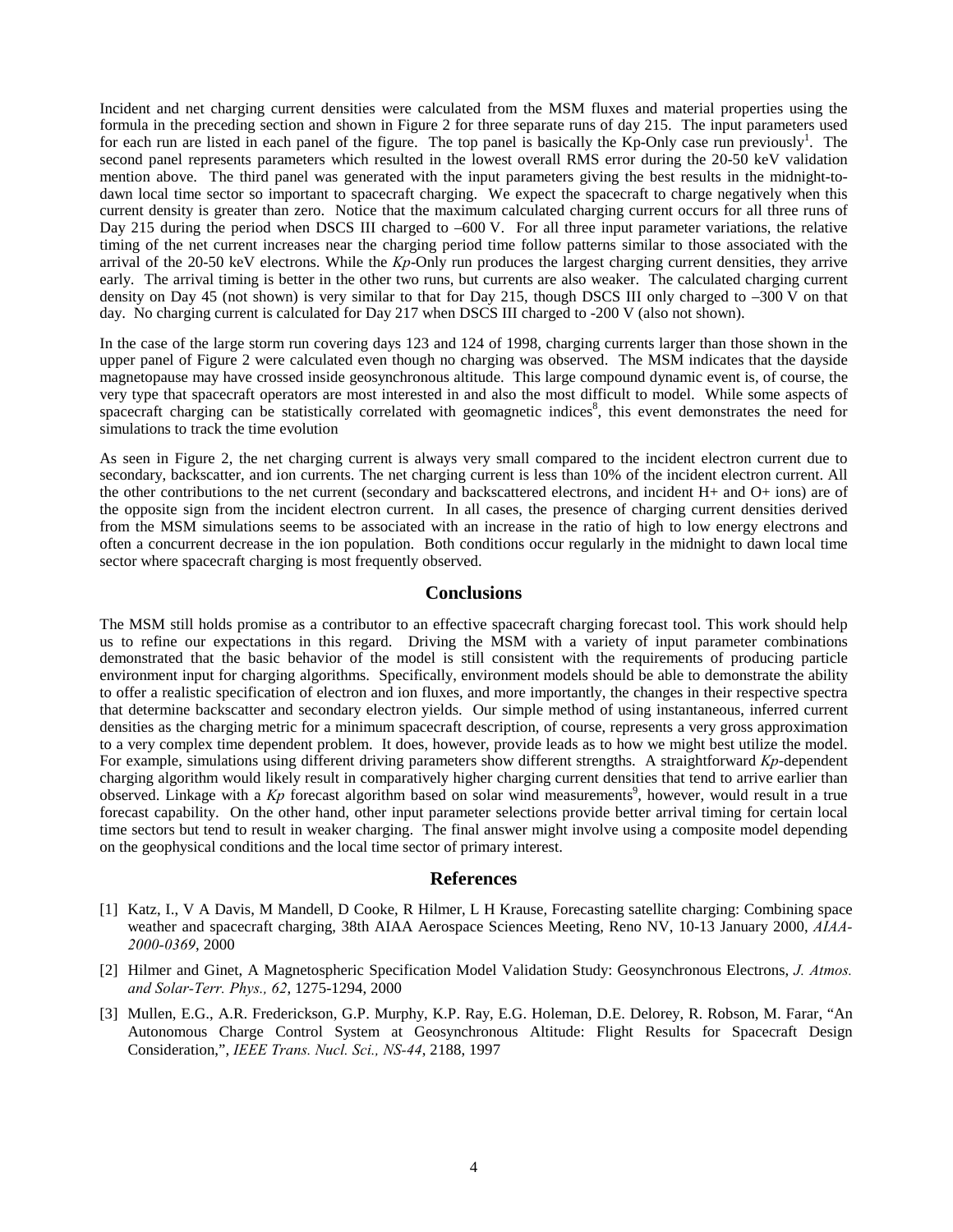- [4] Lambour, R L, L A Weiss, R C Elphic, M F Thomsen, Globel modelling of the plasmasphere following storm sudden commencements, *J. Geophys. Res., 102*, 24351, 1997
- [5] Heppner, J P, and N C Maynard, Empirical high-latitude electric field models, *J. Geophys. Res., 92*, 4467, 1987
- [6] Hilmer, R V, and G-H Voigt, A magnetospheric magnetic field model with flexible current systems driven by independent physical parameters, *J. Geophys. Res., 100*, 5613, 1995
- [7] Katz, I., J.J. Cassidy, M.J. Mandell, G.W. Schnuelle, P.G. Steen, J.C. Roche, "The Capabilities of the NASA Charging Analyzer Program, Spacecraft Charging Technology – 1978," NASA CP-2071, AFGL-TR-79-0082, edited by R.C. Fincke and C.P. Pike, p. 101, 1979
- [8] Krause, L H, B K Dichter, D J Knipp, and K P Ray, The relationship between DSCS III sunlit surface charging and geomagnetic activity, *IEEE Trans. Nucl. Sci., NS-47*, 2224, 2000
- [9] Detman, T and J Joselyn, Real-time *Kp* predictions from ACE real time solar wind, in Proceeding of Solar Wind 9 Conference, Oct. 5-9, 1998, Nantucket Island, MA



**Figure 1.** Electron flux (20–50 keV) specified by MSM (points) and measured by DSCS (line) for six days in 1996 (DSCS crosses 0 LT at 0330 UT). Shown are results from three MSM runs driven by different input sets (see text for details).